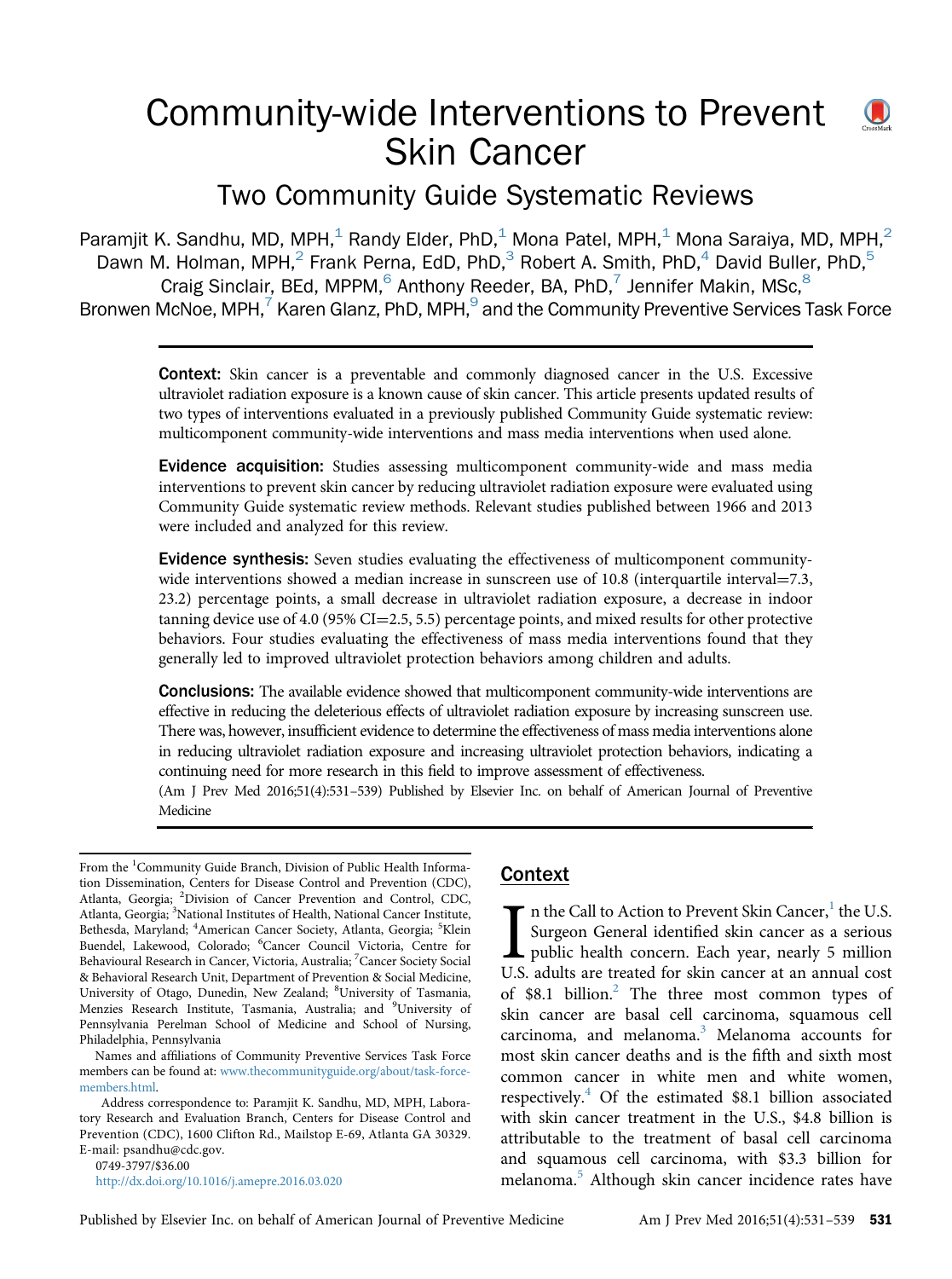continued to rise among Americans in recent years, most cases are preventable.<sup>[6](#page-7-0)-</sup>

Ultraviolet radiation (UVR) exposure from the sun and from indoor tanning devices is considered a major contributing factor and the most preventable risk factor for developing skin cancer. Genetic risk factors for skin cancer include having fair skin, blue or green eyes, blond or red hair,[10](#page-7-0)–[12](#page-7-0) a high prevalence of benign pigmented nevi (moles), <sup>13[,14](#page-8-0)</sup> and a personal or family history of skin cancer[.15](#page-8-0) Excessive exposure of skin to UVR often results in suntan or sunburn, with changes in skin coloration proportional to the intensity of sun exposure and severity of damage to skin cells.[16](#page-8-0) Environmental factors affecting the intensity of UVR that an individual receives include latitude, time of day, season, altitude, and temperature.<sup>[17,18](#page-8-0)</sup>

To minimize the harmful effects of UVR exposure, agencies including the Centers for Disease Control and Prevention (CDC) and the International Agency for Research on Cancer promote effective UVR protection, including seeking shade, especially during midday hours; wearing a hat with a wide brim to shade the face, head, ears, and neck; wearing clothing to protect exposed skin; wearing protective sunglasses; using sunscreen with sun protective factor 15 or higher and both UVA and UVB (broad spectrum) protection; and avoiding indoor tanning.<sup>[19](#page-8-0)–[21](#page-8-0)</sup> National surveillance data indicate that use of UVR protection remains low in the U.S., and sunburn and indoor tanning remain common among certain groups.[22](#page-8-0)–[25](#page-8-0)

In 2000, the Community Guide conducted several systematic reviews on the effectiveness of communitybased interventions to prevent skin cancer. $^{22}$  To reflect the most recent evidence, this article reports on updates of two interventions included in those systematic reviews: multicomponent community-wide (MCCW) interventions and mass media (MM) interventions when used alone.

# Evidence Acquisition

The Community Guide systematic review process has been described in detail elsewhere.<sup>[26,27](#page-8-0)</sup> In brief, the process includes forming a coordination team (the team) of systematic review scientists and research fellows from CDC's Community Guide Branch, who collaborate with subject matter experts and consultants on skin cancer prevention from CDC and other agencies, organizations, and academic institutions, with oversight from the Community Preventive Services Task Force (Task Force).

#### **Definitions**

To prevent skin cancer by reducing exposure to UVR, MM interventions use communication channels such as print media (e.g., newspapers, magazines); broadcast media (e.g., radio, TV); billboards; or the Internet to disseminate information, behavioral guidance, or a combination of these. Messages may target specific

audiences, although interventions typically rely on broad distribution channels. Some interventions provide up-to-date information about the intensity of the sun's rays (UV index), with the goal of raising awareness and prompting UVR protection measures. Others use techniques that provide information on the dangers of UVR exposure to promote change in knowledge, attitudes, beliefs, intentions, and UVR protective behaviors.

Included interventions could also incorporate small media (e.g., brochures, fliers, newsletters) or promotional products to increase awareness of campaign messages in addition to mass media.

Since 2000, when the original Community Guide reviews were conducted, technologic advances have spawned new approaches to disseminating information to the public through media, particularly the Internet and social media. Therefore, for this update, studies using new media (i.e., Internet and social media) were also included, as long as the messages were distributed to a large audience and were received passively.

To prevent skin cancer, MCCW interventions combine individually directed strategies (e.g., educational); MM campaigns (see definition above); and environmental and policy changes (e.g., creating shade areas, distributing sunscreen, using school-based policies to restrict outdoor activities during peak UVR hours) in multiple settings within a defined geographic area (i.e., city, state, province, or country) in an integrated effort to influence UVR protective behaviors. They are usually delivered with a defined theme, name, logo, and set of messages. Programs vary substantially, however, in duration (e.g., months to years) and number of components/strategies used.

#### Conceptual Approach and Analytic Framework

The team developed analytic frameworks to describe the overall conceptual approach to preventing skin cancer by reducing UVR exposure. [Figure 1](#page-2-0) shows the relationship of MCCW and MM interventions to the relevant intermediate outcomes (e.g., knowledge, attitudes, intentions); key UVR protective behaviors to decrease excessive UVR exposure or mitigate the effects of UVR exposure (e.g., increased use of sunscreen, protective clothing, hats, and sunglasses, seeking shade, avoidance of indoor tanning); selected health outcomes (e.g., sunburn); and, ultimately, skin cancer prevention.

An MCCW intervention may include different combinations of the individually directed, environmental and policy, and MM components, whereas an MM intervention uses only mass media channels. All of these components may influence UVR protection and exposure by changing knowledge, attitudes, and social norms. In addition, environmental or policy components can lead more directly to changes in UVR protection. The analytic framework also addresses the possibility of harms such as vitamin D deficiency and a decrease in physical activity because of decreased outdoor activity.

#### Inclusion and Exclusion Criteria

The inclusion criteria for this review were adapted from the prior review, with minor revisions. In the prior review, although factors like sunscreen use (by itself) and exposure to indoor UVR (e.g., indoor tanning) were assumed to be associated with preventing skin cancer, they were not considered proxies for health outcomes. However, increased sunscreen use was considered part of the composite UVR protective behaviors in many included programs.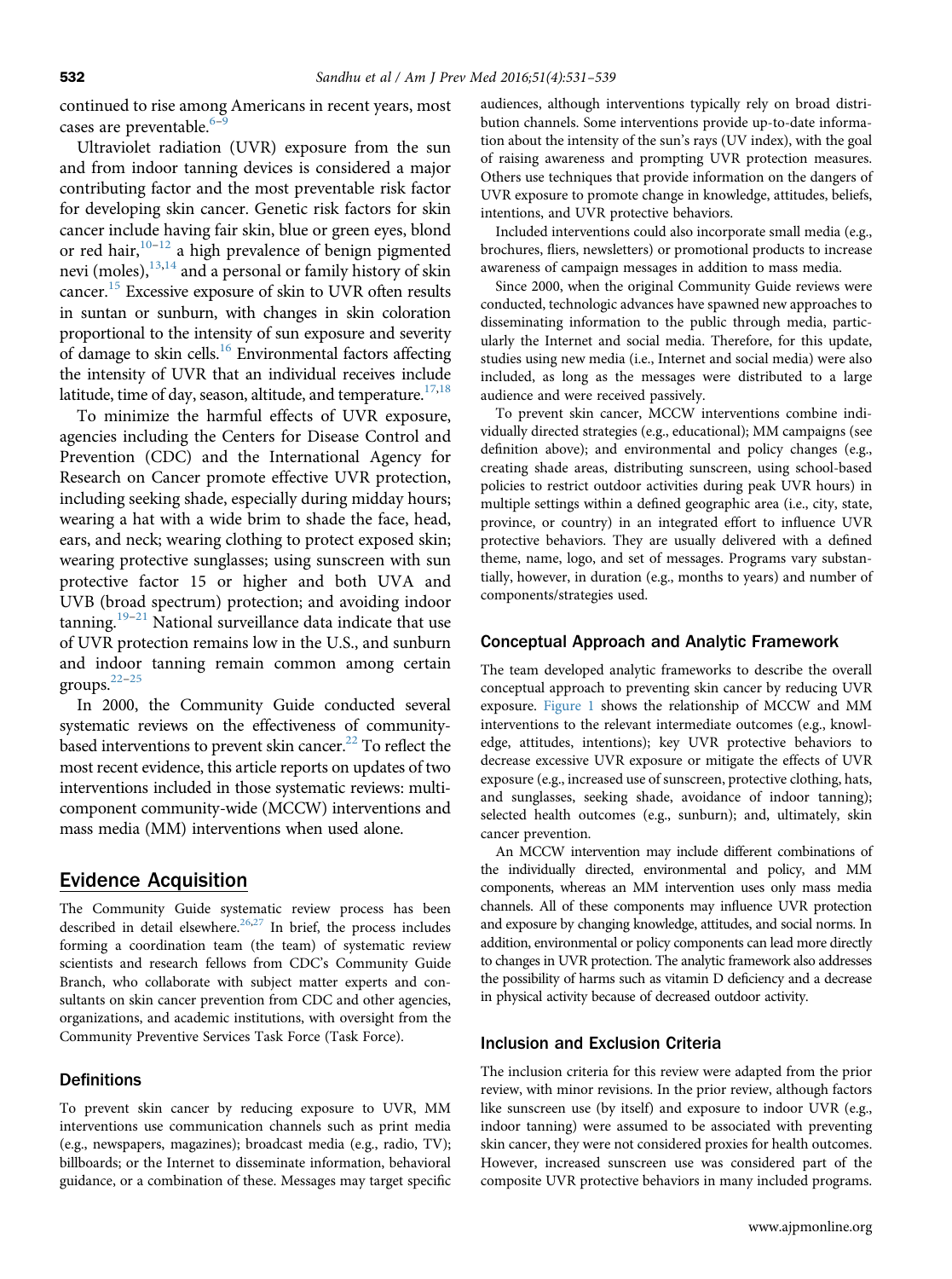<span id="page-2-0"></span>

Figure 1. Analytic framework for mass media and multicomponent community-wide interventions. UVR, ultraviolet radiation.

Recent evidence has supported the association of sunscreen use and avoidance of indoor tanning devices with reduced develop-ment of skin cancer.<sup>[19,28,29](#page-8-0)</sup> Therefore, based on the recent evidence, these UVR protective behaviors—sunscreen use and avoidance of indoor tanning devices—were added to the outcomes of interest for these updated reviews.

To qualify for inclusion in these reviews, a study had to

- evaluate an intervention meeting the definition of either MCCW or MM alone interventions;
- be primary research and published in an English-language journal, or available as a dissertation or technical or government report;
- include a concurrent comparison group or have an interrupted time series design with at least two measurements before and after the intervention or uncontrolled before-and-after study design with measurements before and after the intervention implementation;
- $\bullet$  be conducted in a country with a high-income economy<sup>[30](#page-8-0)</sup>; and
- evaluate the effectiveness of MCCW or MM interventions on at least one of the primary outcomes of interest (i.e., the health outcomes or behavioral proxies listed below).

In addition, to be included in the MCCW review, a study had to include an intervention that

- was multicomponent, that is, included a combination of at least two distinct components (e.g., educational, environmental, policy, or MM); and
- was implemented in two or more different settings (e.g., schools, outdoor recreation areas, daycare centers) or was

delivered to an entire community in a defined geographic area, such as a city, county, or school district.

Exclusion criteria. Studies that evaluated only the intermediate outcomes described in Figure 1 (e.g., changes in knowledge, attitudes, and social norms) were excluded.

## Search for Evidence

For conducting these updated reviews, the evidence from the original review<sup>22</sup> (search period, 1966–2000) was combined with the new evidence published between June 2000 and April 2013. Potentially relevant studies were identified primarily through searches of three databases (MEDLINE, CINAHL, and PsycINFO). Details of the search strategy are available at [www.thecommunity](http://www.thecommunityguide.org/cancer/skin/supportingmaterials/SS-skincancer-2013.html) [guide.org/cancer/skin/supportingmaterials/SS-skincancer-2013.](http://www.thecommunityguide.org/cancer/skin/supportingmaterials/SS-skincancer-2013.html) [html](http://www.thecommunityguide.org/cancer/skin/supportingmaterials/SS-skincancer-2013.html). A broad search for skin cancer prevention studies identified a total of 11,106 citations; four studies were included in the MM review and seven in the MCCW review ([Figure 2\)](#page-3-0).

#### Assessing and Summarizing the Evidence

Abstraction and evaluation of studies. Each study that met the inclusion criteria was abstracted by two independent reviewers using the standard Community Guide abstraction process.<sup>[27](#page-8-0)</sup> Disagreements between reviewers were resolved by consensus. Community Guide methods were used to assess each study for internal and external validity [\(Appendix A,](#page-8-0) available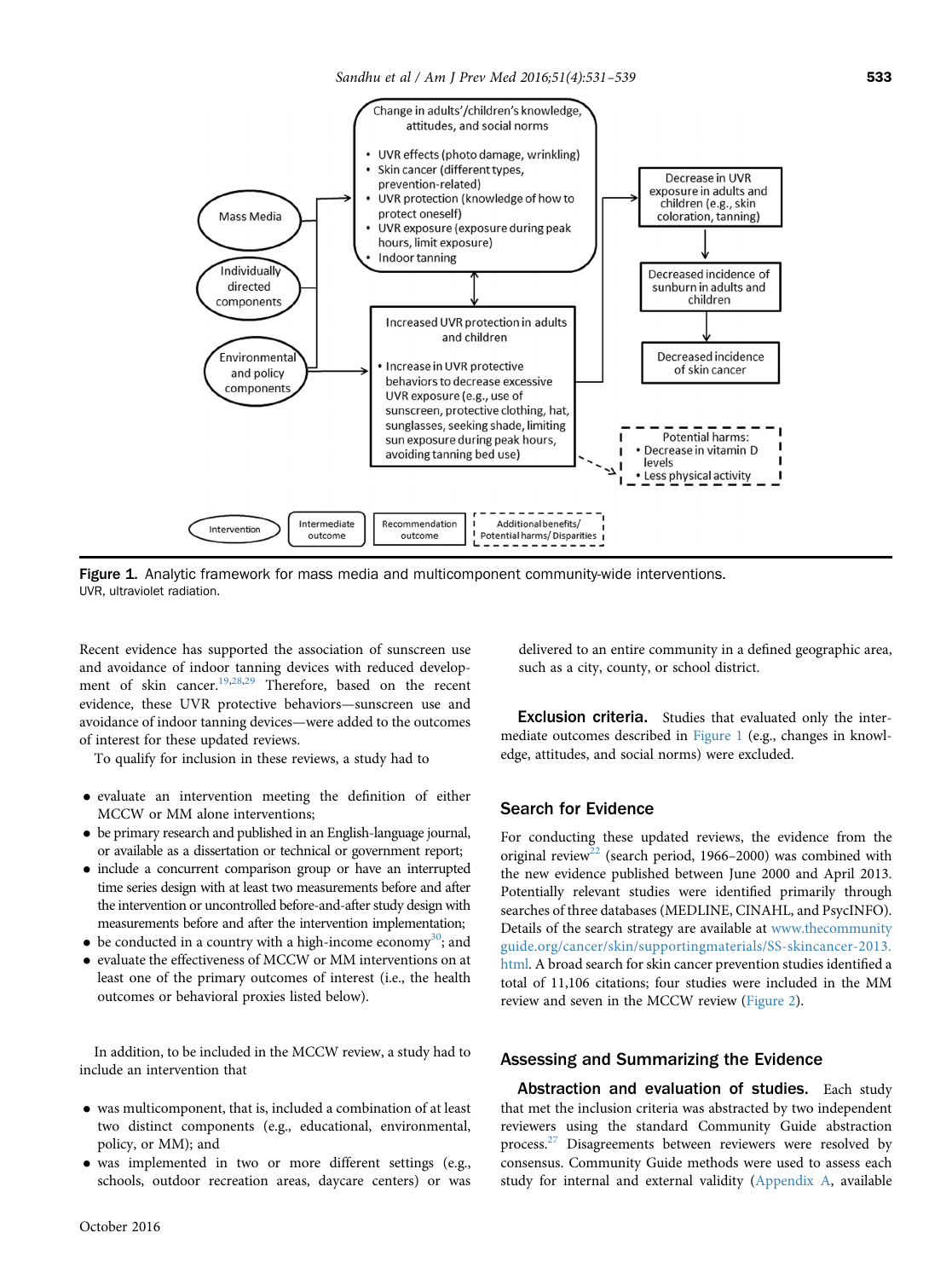<span id="page-3-0"></span>

Figure 2. Search yield for evidence included in MM and MCCW interventions. Note: Per update methods, the original 1966–2000 search for evidence was not repeated. MCCW, multicomponent community-wide; MM, mass media.

online).<sup>[26](#page-8-0)</sup> Information about suitability of study design, quality of execution, sampling, comparison groups, effect modifiers, and outcomes was assessed according to the standard methodology of the Community Guide ([www.thecommunityguide.org/methods/](http://www.thecommunityguide.org/methods/abstractionform.pdf) [abstractionform.pdf](http://www.thecommunityguide.org/methods/abstractionform.pdf)).

**Primary outcomes of interest.** Several categories of outcome measures were abstracted and summarized for this review, including adoption of UVR protective behaviors; UVR exposure; and health outcomes (i.e., incidence of sunburn and skin cancer).

- $\bullet$  Ultraviolet radiation protective behaviors. Typically measured by self-reported or observed use of sunscreen, hat, protective clothing, sunglasses, shade, and by limiting time spent in the sun during peak UVR hours (10AM to 4PM daylight savings or 9AM to 3PM standard time). Other UVR protective behaviors include decrease in use of indoor tanning devices, which is typically measured by proportion of individuals using tanning devices (e.g., tanning beds, lamps) or total number of tanning sessions. A combined sun protective score is commonly measured by combining effect estimates for multiple UVR protective behaviors.
- Ultraviolet radiation exposure. UVR exposure can be assessed by change in levels of skin coloration (e.g., measured with a colorimeter or spectrophotometer) associated with UVR from sun rays or tanning devices.
- Sunburn incidence. Sunburn is a marker for both sun sensitivity and intermittent sun exposure.<sup>[20](#page-8-0)–[22](#page-8-0)</sup> The definition of sunburn varies across studies, ranging from the presence of any sunburn to sunburns that are painful or blistering. Incidence of sunburn is generally measured as number of sunburns in a specified time period.

• Incidence of skin cancer. Measured by the number of new skin cancer cases.

In addition, the reviews examined which factors contributed to intervention effectiveness: type of setting (e.g., schools, recreation areas); population characteristics (e.g., gender, age, skin type); intervention characteristics, such as scope (e.g., national, state, or local) or intensity (e.g., reach, duration, number of components); or different combinations of these factors.

#### Summarizing the Evidence

To evaluate the effectiveness of these interventions, the effect estimates were expressed as absolute percentage point (pct pt) change and difference-in-differences of the mean change of combined evidence when possible (formulas used to calculate effect sizes are provided in [Appendix B,](#page-8-0) available online).

#### Evidence Synthesis

#### Multicomponent Community-wide Interventions

Intervention effectiveness. For the updated review, three studies $31-33$  $31-33$  $31-33$  from the new literature search period (June 2000–April 2013) and four studies $34-37$  $34-37$  from the original review search period (1966–2000) qualified for inclusion in the analysis. Thus, evidence is based on seven studies $31-37$  $31-37$  that evaluated intervention effects on multiple UVR protective behaviors (Figure 2). All included studies in the updated review had fair quality of execution; two studies were  $RCTs^{32,34}$  and five were before-and-after studies.<sup>31,33,[35](#page-8-0)-[37](#page-8-0)</sup>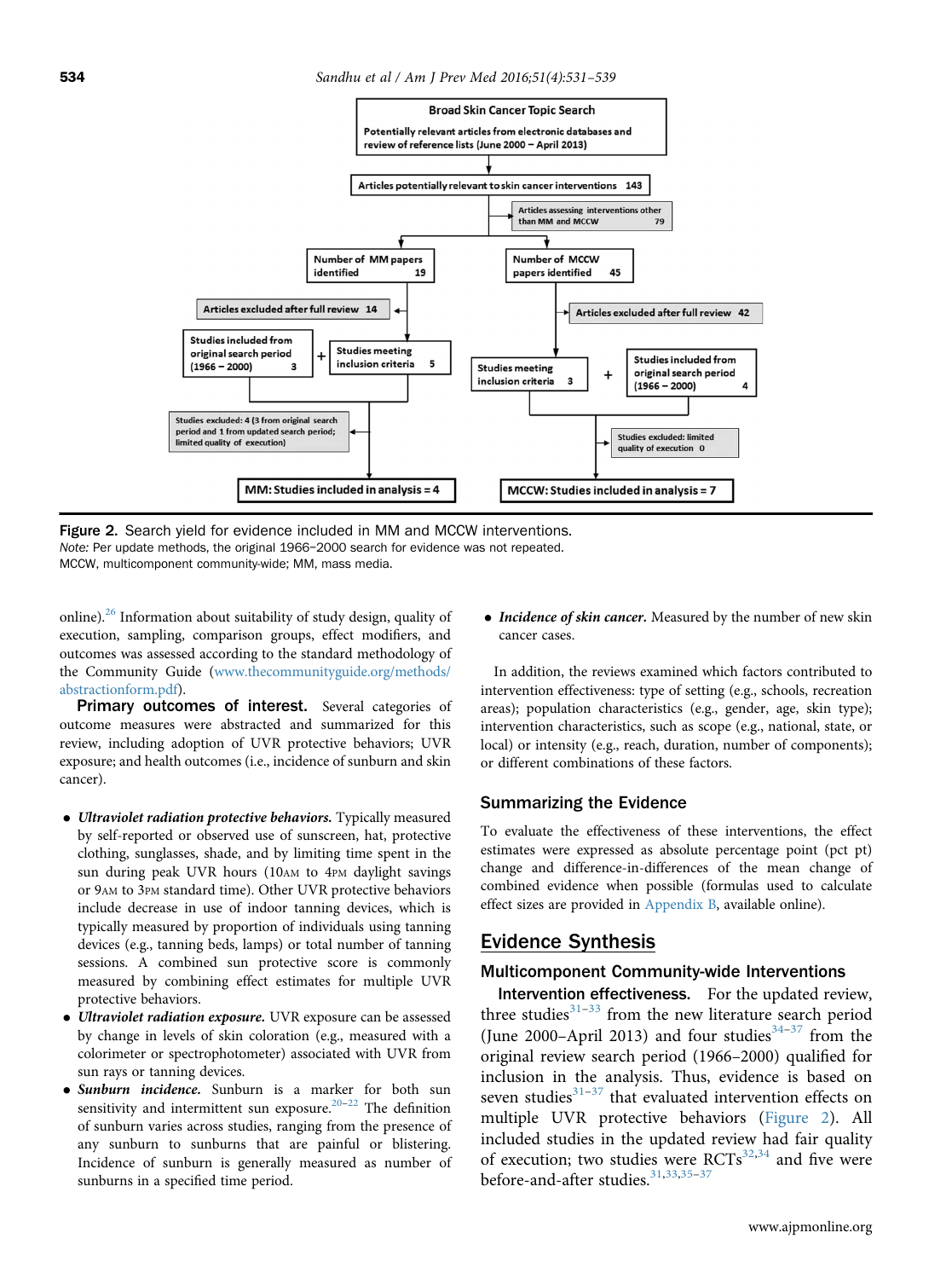Most interventions<sup>[31](#page-8-0),[32,34](#page-8-0)–[37](#page-8-0)</sup> in this review were conducted in the 1980s and 1990s, mostly in communities with a balanced mix of settings and directed at a variety of populations (e.g., children, youth, general population). All but one of the interventions (assessed in two included studies) used a mass media component as a part of the multicomponent program<sup>[32](#page-8-0),34</sup>; most also included components implemented in specific community settings, most commonly schools, outdoor recreation areas, and child care centers. The evidence came primarily from outside the U.S., one study from United Kingdom<sup>[33](#page-8-0)</sup> and three studies from Australia<sup>31,36,[37](#page-8-0)</sup> [\(Appendix C](#page-8-0), [Table 1,](#page-8-0) available online).

All included studies reported evidence $31-37$  $31-37$  $31-37$  on protective behavior changes, and two studies $31,35$  $31,35$  $31,35$  assessed changes in sunburn incidence. None assessed effectiveness of the intervention for decrease in skin coloration and skin cancer incidence.

All seven studies indicated an increase in sunscreen use associated with the intervention. Six studies with results that could be expressed in the same metric showed a median increase of 10.8 (interquartile interval=7.3, 23.2)

pct pts in sunscreen use after the intervention imple-mentation (Figure 3).<sup>[32](#page-8-0)–[37](#page-8-0)</sup> The seventh study<sup>[31](#page-8-0)</sup> demonstrated long-term improvements in the three assessed sun protective behaviors (i.e., use of hats and sunscreen, wearing long-sleeved clothing) after implementation of the SunSmart program in Victoria, Australia.

For other assessed protective behaviors—seeking shade, wearing hats, and use of protective clothing—results were mixed, with several small or negative effect estimates [\(Appendix C](#page-8-0), [Figure 1,](#page-8-0) available online). Three studies $31,33,35$  showed a small decrease in efforts to limit UVR exposure; two studies $^{33,35}$  found a decrease in the proportion of individuals either sunbathing or spending time in the sun during peak hours (2.1 and 2.8 pct pts, respec-tively); and one study<sup>[33](#page-8-0)</sup> reported a 4.0 (95% CI=2.5, 5.5) pct pt decrease in tanning bed use. Similarly, two stud-ies<sup>31,35</sup> indicated a decrease in sunburns ([Appendix C,](#page-8-0) [Figure 2,](#page-8-0) available online): One study<sup>[35](#page-8-0)</sup> showed decreases in sunburn incidence of 15.4 (95% CI $=$  -21.2, -9.6) pct pts among children aged  $<6$  years and 6.8 (95% CI=-14.8, –1.2) pct pts among children aged 6–13 years. The other found a reduction of 5 pct pts over a 14-year period.<sup>[31](#page-8-0)</sup>



Figure 3. Changes in sunscreen use attributable to MCCW interventions. IQI, interquartile interval; MCCW, multicomponent community-wide; MM, mass media.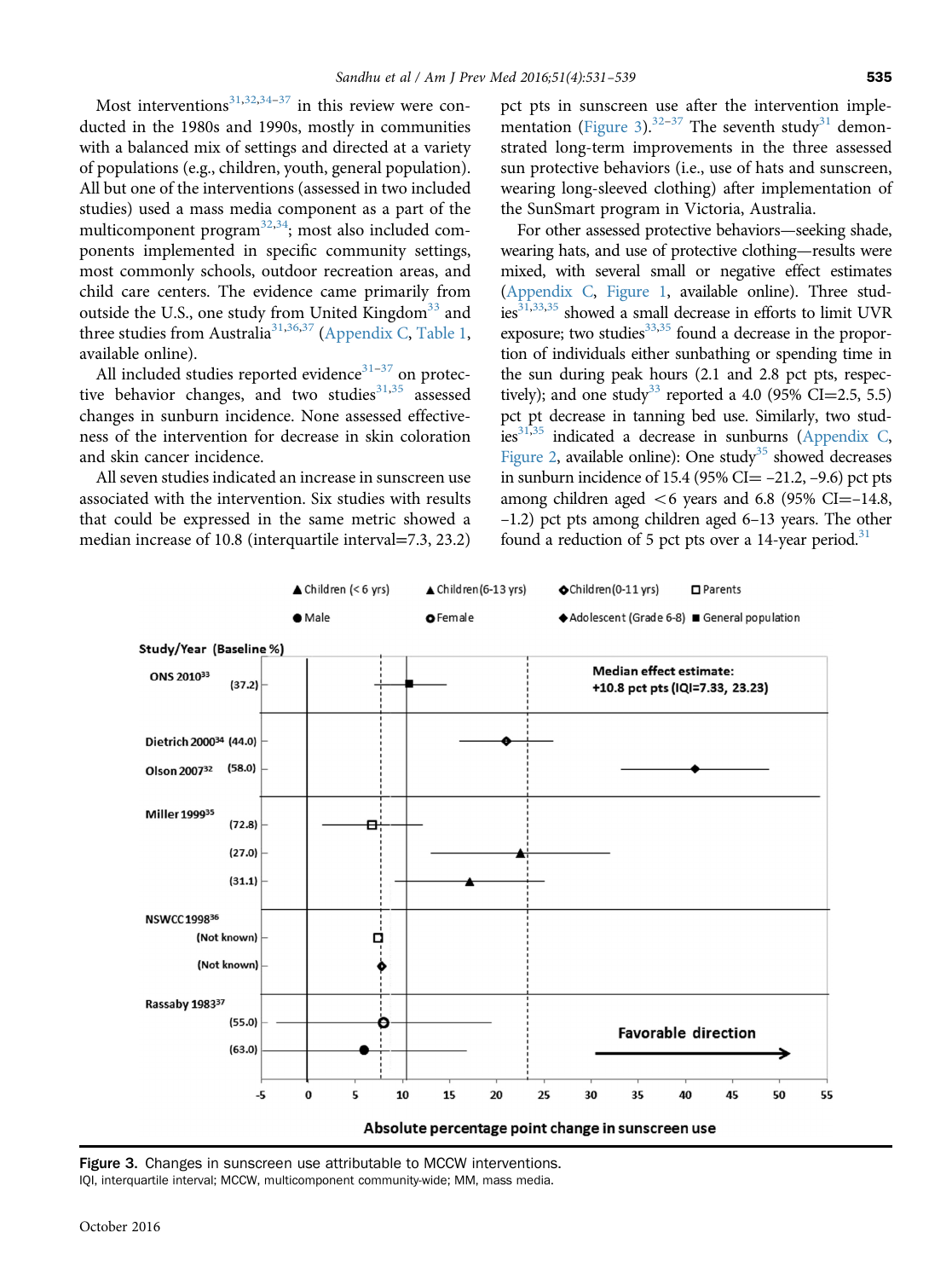Applicability of findings. Although most evidence for the review came from outside the U.S., the findings are likely applicable to the U.S. context because results were similar across countries. All interventions were relatively intensive campaigns designed to reach a substantial proportion of the target population, for an extended period, in multiple contexts. All programs lasted at least 1 year, and one has been ongoing for decades.<sup>[31](#page-8-0)</sup> It is unclear whether less extensive interventions would achieve similar results.

Although favorable effects were observed across all age groups, children showed relatively larger increases in sunscreen use. Limited information was available about effectiveness among different demographic groups. Among different racial and ethnic groups, and among people of different skin sensitivities, there may be important differences in the effectiveness of such interventions for changing UVR protective behavior, and in the effects of such behavior changes on skin cancer risk.

# Conclusions for Multicomponent Community-wide Interventions

According to Community Guide rules, $^{26}$  this updated review found sufficient evidence that MCCW interventions are effective in increasing sunscreen use. Available evidence indicates mixed results for other protective behaviors, such as wearing protective clothing and hats, seeking shade, and limiting outdoor activities during peak UVR hours. Some evidence also indicated benefits in reducing sunburns.

#### Mass Media Interventions Alone

Intervention effectiveness. The effectiveness of the intervention is based on the combined evidence published between 1966 and April 2013. Four stud-ies<sup>[24,31,38,39](#page-8-0)</sup> were included in this review.

Of these, one study<sup>[31](#page-8-0)</sup> used a time series study design and the remainder used a before-and-after study design<sup>24,[38,39](#page-8-0)</sup>; one study $31$  had good quality of execution and three studies<sup>[24,38,39](#page-8-0)</sup> had fair quality. Two studies<sup>24,31</sup> were conducted in Australia, one<sup>38</sup> in the U.S., and one<sup>39</sup> in Denmark [\(Appendix C,](#page-8-0) [Table 2](#page-8-0), available online).

All included studies<sup>24,31,38,[39](#page-8-0)</sup> reported evidence on behavior change among adults; none assessed sunburn or skin cancer outcomes. Results from two studies<sup>24,38</sup> using similar effect metrics showed mixed findings for UVR protective behaviors among children and adults (e.g., sunscreen use; Figure 4) and other protective behaviors including clothing, hats, and shade ([Appendix C,](#page-8-0) [Figures 3](#page-8-0) and [4,](#page-8-0) available online).

The third study<sup>[31](#page-8-0)</sup> found that the degree of audience exposure to televised UVR protection messages over a 14-year period (1987–2002) was associated with a



Figure 4. Changes in sunscreen use attributable to MM interventions.

Note: Three campaigns conducted over three summers, with pre- and post-tests for the first two campaigns, represented by C1 and C2. MM, mass media.

significant increase in use of hats  $(OR=1.24, 95\%)$  $CI=1.15, 1.33$  and sunscreen (OR=1.16, 95% CI=1.07, 1.25) and a significant reduction in average amount of body exposure  $(OR=-0.02, 95\% \text{ CI}=-0.02, -0.01;$ [Appendix C,](#page-8-0) [Table 3,](#page-8-0) available online). The fourth study<sup>[39](#page-8-0)</sup> that used both traditional MM and social media to reduce tanning bed use led to a decrease in overall incidence of use (OR=0.61, 95% CI=0.54, 0.69) as well as a decrease in the proportion of teens who started using tanning beds in early adolescence (aged  $<$  13 years: 13% to 8%,  $p < 0.001$ ; aged 13-15 years: 75% to 65%,  $p < 0.001$ ). Some of these observed effects may be attributable to a successful lobbying and public relations campaign that resulted in increased publicity around the intervention and caused some local governments to remove sunbeds from public facilities.

Applicability of findings. Half of the included evidence was derived from Australia, where the climate and population demographics contribute to high skin cancer rates. In response to the public health burden of skin cancer, Australia has engaged in a longstanding, intensive, and multi-pronged health promotion campaign to improve UVR protective behaviors. The Australian studies included in this review evaluated effectiveness of MM interventions that were part of this comprehensive campaign and implemented in a context where extensive educational or policy interventions to reduce UVR exposure were already being conducted. Although results of the Australian studies can be useful in informing U.S. policymakers, their direct applicability is uncertain.

# Conclusions for Mass Media Interventions Alone

According to Community Guide rules,  $^{26}$  $^{26}$  $^{26}$  evidence was insufficient to determine the effectiveness of MM interventions alone. Although available evidence generally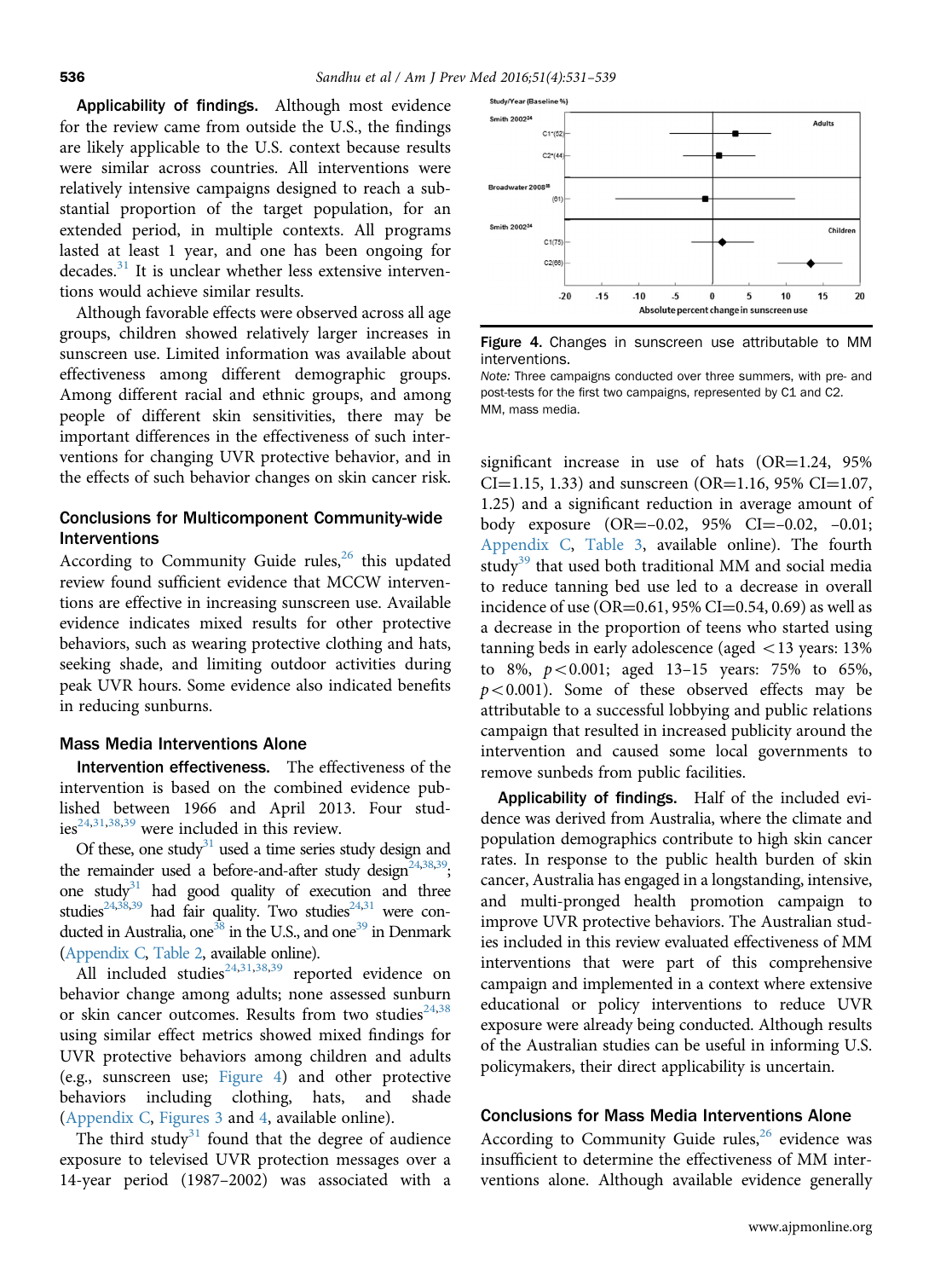indicates that MM interventions are associated with improvements in protective and preventive behaviors, the evidence is based on a small number of studies, mostly conducted outside the U.S. This makes it difficult to draw any conclusions on the effectiveness of these interventions in the U.S. context.

#### Economic Evaluation

Economic evidence acquisition. A systematic review of economic evaluation studies was conducted by the economics team, comprising economists and subject matter experts on skin cancer prevention from various agencies, organizations, and academic institutions together with qualifıed systematic reviewers from the Community Guide Branch at CDC. Methods used in conducting systematic reviews of economic evaluations are described elsewhere ([www.thecommunityguide.org/](http://www.thecommunityguide.org/about/economics.html) [about/economics.html\)](http://www.thecommunityguide.org/about/economics.html). In the original review, $^{22}$  economic evaluations were not performed because effectiveness of the intervention was not established. Therefore, the economics team considered all available evidence on skin cancer prevention through April 2013 that included economic-specific keywords such as cost, cost–benefit, cost effectiveness, and cost utility. All monetary values were adjusted to 2013 U.S. dollars.

The search for evidence yielded two studies $40,41$  $40,41$  $40,41$  that evaluated costs and associated economic benefits for MCCW interventions; no economic studies met the inclusion criteria to evaluate the economic effectiveness of MM interventions.

**Intervention costs.** Both studies<sup> $40,41$ </sup> referenced cost data from the MCCW SunSmart campaign in Australia, which implements a combination of interventions including mass media, educational resources, and environmental and legislative changes at the community level. The data were cited from the Anti-Cancer Council of Victoria, which estimated the average cost of the intervention at \$0.26 per person (assuming a population of 18 million).

**Economic summary measure.** Two studies $40,41$ evaluated the cost of the SunSmart campaign in comparison to the savings from reduced healthcare expenditures for treatment of skin cancer. One study<sup>[41](#page-8-0)</sup> evaluated the costs and associated savings (reduced healthcare expenditures) of a prior SunSmart campaign that ran from 1988 to 2003, and estimated the benefit–cost ratio at 3.6:1. Both studies estimated the costs and savings of running a future national campaign based on SunSmart for the next 20 years. One study<sup>[41](#page-8-0)</sup> estimated the intervention would yield a return on investment of 2.3:1, and the second study $40$  estimated net savings to the Australian government ranging from \$10.4 million to \$98.9 million. The latter range is attributable to the perspective taken in the study. The larger value—\$98.9 million—is estimated if the comparator is "do nothing"; the other value—\$10.4 million—takes into account the current skin cancer prevention initiatives put in place by state/territorial governments and advocacy groups.

Both studies also expanded the perspective to include costs to individuals for complying with the SunSmart recommendation (i.e., cost of sunscreen and hats). Taking into account the cost to the individual, the intervention was no longer cost saving. However, the intervention was cost effective, with an estimate of \$20,275 per life-year saved and \$13,142 per disabilityadjusted life-year.

## Other Potential Benefits and Harms

No other benefits or harms related to MCCW and MM interventions were identified by the review team. In the existing literature, some concerns had been postulated about the association of increased UVR protection with vitamin D deficiency and decreased physical activity. According to WHO, however, optimal concentrations of vitamin D can be attained in most individuals by 5–15 minutes of casual sun exposure on face, arms, and hands two to three times a week, $42$  although individuals with dark skin may need three to six times more sun exposure than those with fair skin. $43$  Further, adequate levels of vitamin D can be established with a healthy diet and oral supplements, $^{44}$  $^{44}$  $^{44}$  avoiding the harmful effects of overexposure to UVR. Evidence also has shown that promotion of sun safety messages is not likely to be associated with reduced physical activity. $45$ 

# **Discussion**

#### Summary of Findings

The available evidence showed that MCCW interventions (seven studies) $31-37$  $31-37$  are effective in reducing the harmful effects of UVR exposure by increasing sunscreen use at the community level. This suggests that using these strategies can be effective in promoting UVR protection at the community level.

However, there was insufficient evidence to determine the effectiveness of MM interventions alone (four studies) $24,31,38,39$  $24,31,38,39$  in reducing UVR exposure, indicating a continuing need for more research in this field to better assess effectiveness of these interventions.

# Limitations

As with the original review, certain limitations were common across the entire body of evidence in these updated reviews. These concerns relate to study design and analysis, description of the target population and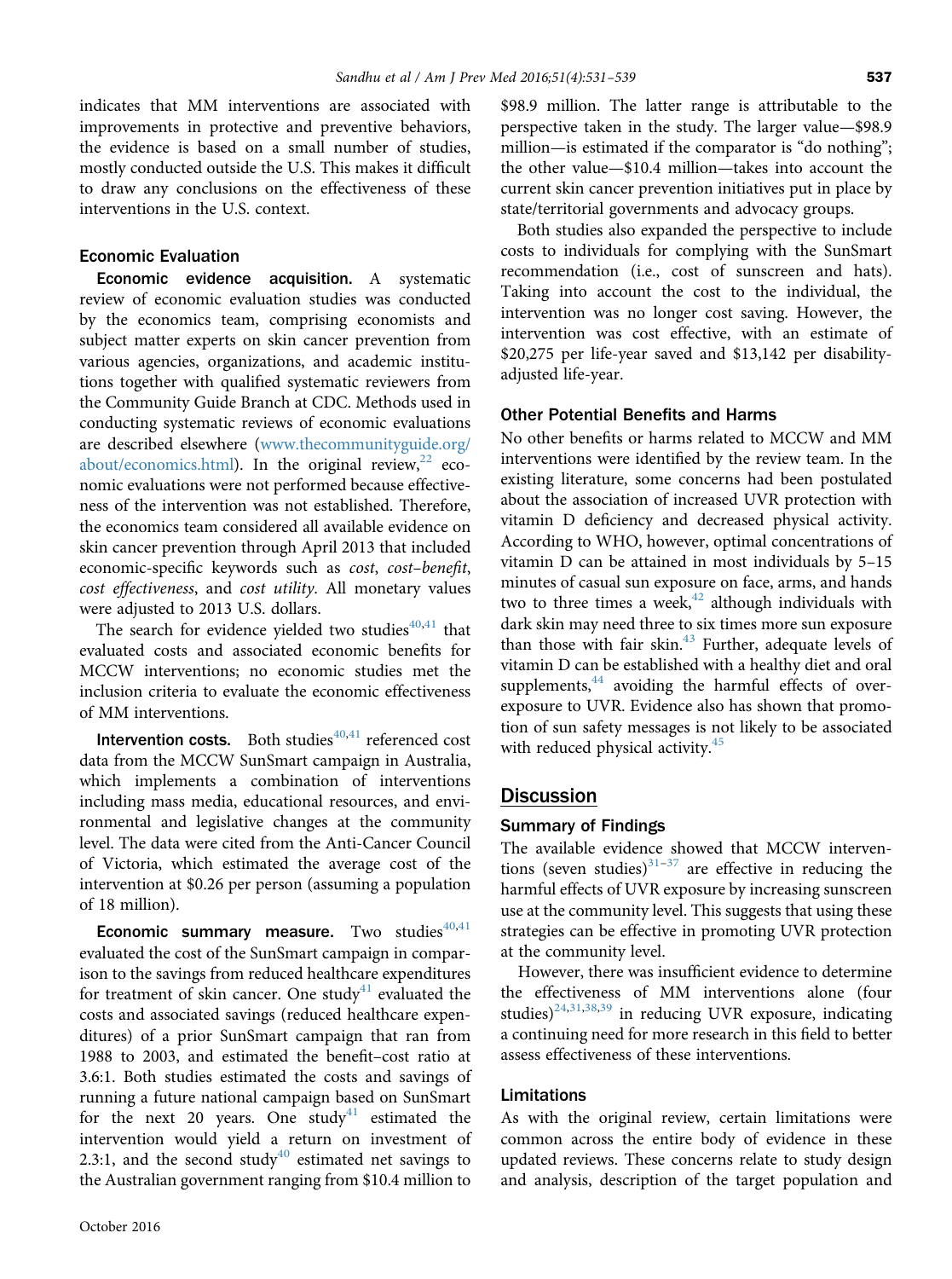<span id="page-7-0"></span>intervention, and outcome measures. Of ten included studies $24,31-39$  $24,31-39$  $24,31-39$  in these analyses, most evidence was derived from before-and-after (eight studies)<sup>24,31,33,[35](#page-8-0)-[39](#page-8-0)</sup> and time series (one study)<sup>[31](#page-8-0)</sup> studies. (Dobbinson et al.<sup>31</sup> evaluated the effectiveness of a before-and-after study design for MM interventions and time series study designs for MCCW interventions, so it is counted twice in the total body of evidence.) Only two studies $32,34$  were RCTs. Time series and before-and-after study designs have strengths over tightly controlled trials, such as fewer problems related to external validity. But both time series and uncontrolled pre- and post-assessments contain potential sources of bias.

Furthermore, many of the interventions were developed in ways that made it difficult to distinguish intervention effects clearly from changes in behavior related to other factors. For example, many interventions were implemented over time on a national level, offering little opportunity to identify unexposed populations.

#### Evidence Gaps

Existing evidence showed that more research is needed to identify the key components that play critical roles in the success of these interventions. For example, most MCCW programs included in this review were relatively intensive campaigns with combinations of multiple intervention components designed to reach broad populations; it is unclear whether less extensive interventions would show similar results.

Limitations arising from the before-and-after study design, discussed above, also suggest other considerations for future research. Additional studies with stronger research designs would be valuable to clarify effectiveness of MM and MCCW interventions to reduce UVR exposure. Limited evidence was available to determine variability in effectiveness of interventions based on type of population demographics (e.g., age, race/ethnicity, type of skin) and setting and population characteristics (e.g., general population, children and their caregivers, race/ethnicity, type of skin), as well as intervention characteristics such as scope (e.g., national versus local level). Better descriptions of these areas in published papers would help in assessing the applicability of findings and in explaining variability in effects.

Finally, included studies provided no evidence on change in the incidence of skin cancer attributable to these interventions. Although the link between development of skin cancer and exposure to UVR is well established, more long-term studies about how UVR protective behaviors relate to development of skin cancer are needed.

This review would not have been possible without the subject matter expertise and contributions of our coordination team from areas of CDC other than the Community Guide Branch as well as outside organizations. We also recognize Kate W. Harris, Kristen Folsom, and Onnalee Gomez for their assistance throughout the review process.

Author affiliations are shown at the time the research was conducted.

The findings and conclusions in this report are those of the authors and do not necessarily represent the official position of CDC.

No financial disclosures were reported by the authors of this paper.

# References

- 1. DHHS. The Surgeon General's call to action to prevent skin cancer. [www.surgeongeneral.gov/library/calls/prevent-skin-cancer/call-to-ac](http://www.surgeongeneral.gov/library/calls/prevent-skin-cancer/call-to-action-prevent-skin-cancer.pdf) [tion-prevent-skin-cancer.pdf](http://www.surgeongeneral.gov/library/calls/prevent-skin-cancer/call-to-action-prevent-skin-cancer.pdf). Published 2014. Accessed August 19, 2015.
- 2. Guy GP Jr, Machlin SR, Ekwueme DU, Yabroff KR. Prevalence and costs of skin cancer treatment in the U.S., 2002-2006 and 2007-2011. Am J Prev Med. 2015;48(2):183–187. [http://dx.doi.org/10.1016/j.](http://dx.doi.org/10.1016/j.amepre.2014.08.036) [amepre.2014.08.036.](http://dx.doi.org/10.1016/j.amepre.2014.08.036)
- 3. Karagas MR, Weinstock MA, Nelson HH. Keratinocyte carcinomas (basal and squamous cell carcinomas of the skin). In: Schottenfeld D, Fraumeni JF, eds. Cancer Epidemiology and Prevention. New York: Oxford University Press, 2006:1230–1251. [http://dx.doi.org/10.1093/](http://dx.doi.org/10.1093/acprof:oso/9780195149616.003.0064) [acprof:oso/9780195149616.003.0064.](http://dx.doi.org/10.1093/acprof:oso/9780195149616.003.0064)
- 4. U.S. Cancer Statistics Working Group. United States cancer statistics: 1999–2011 incidence and mortality web-based report. [www.cdc.gov/](http://www.cdc.gov/uscs) [uscs.](http://www.cdc.gov/uscs) Published 2014. Accessed August 19, 2015.
- 5. Agency for Healthcare Research and Quality. Medical Expenditure Panel survey. [http://meps.ahrq.gov/mepsweb/.](http://meps.ahrq.gov/mepsweb/) Accessed September 8, 2015.
- 6. Machlin S, Carper K, Kashihara D. Health Care Expenditures for Nonmelanoma Skin Cancer Among Adults, 2005–2008 (Average Annual). Rockville, MD: Agency for Healthcare Research and Quality; 2011.
- 7. Jemal A, Saraiya M, Patel P, et al. Recent trends in cutaneous melanoma incidence and death rates in the United States, 1992- 2006. J Am Acad Dermatol. 2011;65(5)(suppl 1): S17–S25.e1-13. [http://](http://dx.doi.org/10.1016/j.jaad.2011.04.032) [dx.doi.org/10.1016/j.jaad.2011.04.032.](http://dx.doi.org/10.1016/j.jaad.2011.04.032)
- 8. Stern RS. Prevalence of a history of skin cancer in 2007: results of an incidence-based model. Arch Dermatol. 2010;146(3):279–282. [http:](http://dx.doi.org/10.1001/archdermatol.2010.4) [//dx.doi.org/10.1001/archdermatol.2010.4.](http://dx.doi.org/10.1001/archdermatol.2010.4)
- 9. Lomas A, Leonardi‐Bee J, Bath‐Hextall F. A systematic review of worldwide incidence of nonmelanoma skin cancer. Br J Dermatol. 2012; 166(5):1069–1080. [http://dx.doi.org/10.1111/j.1365-2133.2012.10830.x.](http://dx.doi.org/10.1111/j.1365-2133.2012.10830.x)
- 10. U.S. Cancer Statistics Working Group. Skin cancer statistics. [www.cdc.](http://www.cdc.gov/cancer/skin/statistics/index.htm) [gov/cancer/skin/statistics/index.htm](http://www.cdc.gov/cancer/skin/statistics/index.htm). Published 2013. Accessed August 19, 2015.
- 11. American Cancer Society. Cancer facts and figures. [www.cancer.org/](http://www.cancer.org/cancer/skincancer-melanoma/detailedguide/melanoma-skin-cancer-key-statistics) [cancer/skincancer-melanoma/detailedguide/melanoma-skin-cancer](http://www.cancer.org/cancer/skincancer-melanoma/detailedguide/melanoma-skin-cancer-key-statistics)[key-statistics](http://www.cancer.org/cancer/skincancer-melanoma/detailedguide/melanoma-skin-cancer-key-statistics). Published 2013. Accessed August 19, 2015.
- 12. Gandini S, Sera F, Cattaruzza MS, et al. Meta-analysis of risk factors for cutaneous melanoma: III. Family history, actinic damage and phenotypic factors. Eur J Cancer. 2005;41(14):2040–2059. [http://dx.doi.org/](http://dx.doi.org/10.1016/j.ejca.2005.03.034) [10.1016/j.ejca.2005.03.034](http://dx.doi.org/10.1016/j.ejca.2005.03.034).
- 13. Augustsson A, Stierner U, Rosdahl I, Suurkula M. Common and dysplastic naevi as risk factors for cutaneous malignant melanoma in a Swedish population. Acta Derm Venereol. 1991;71(6):518–524.